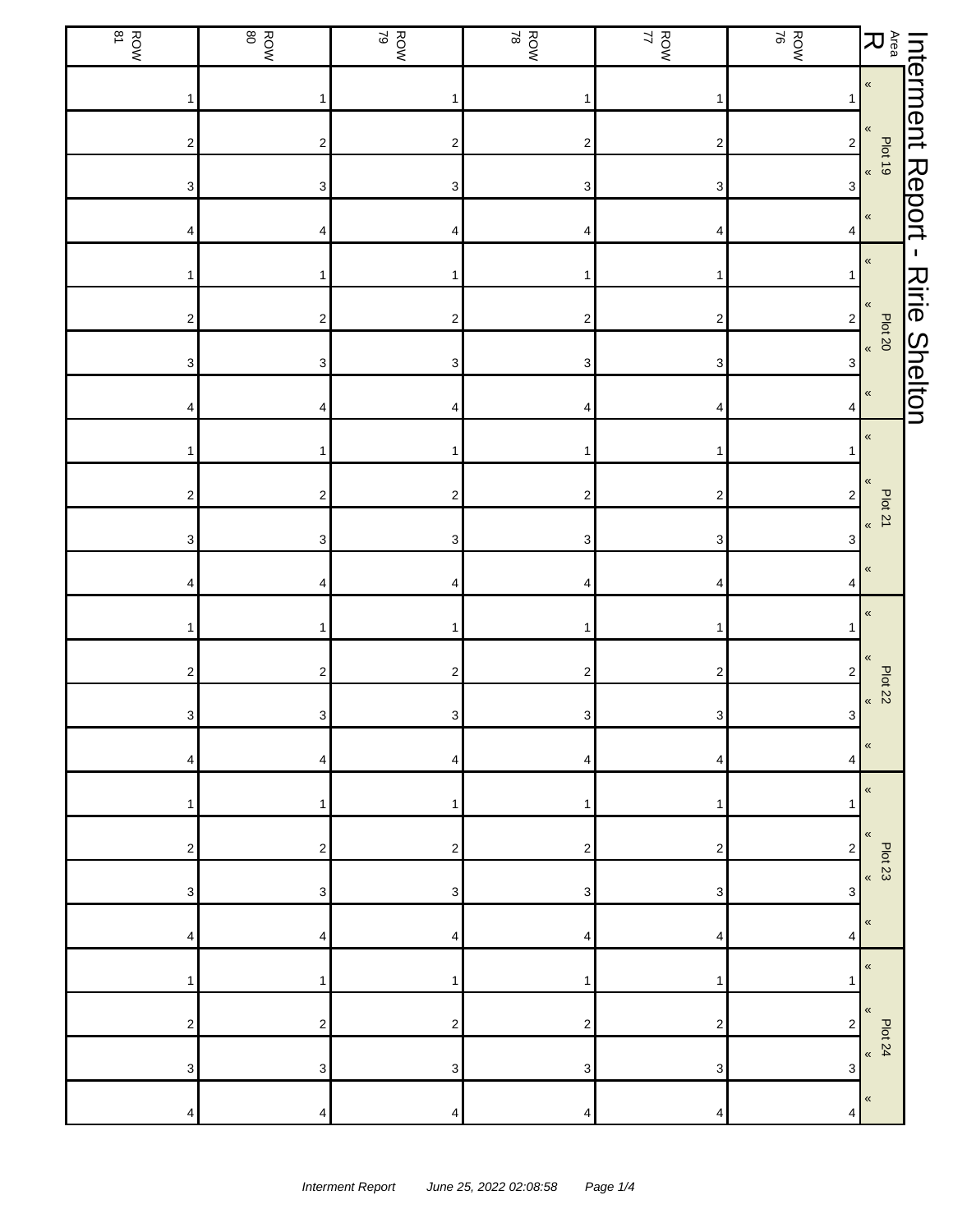| $\sum_{\alpha\in\mathfrak{a}}\mathbb{R}$           |                           | ROW<br>ROW | ROW<br>17                 | ROW<br>ROW                | ROW<br>ROW              | ROW                     | <b>ROW</b>                |
|----------------------------------------------------|---------------------------|------------|---------------------------|---------------------------|-------------------------|-------------------------|---------------------------|
| Interment Report<br>$\pmb{\alpha}$                 | 1                         |            | $\mathbf{1}$              |                           | $\mathbf{1}$            | 1                       |                           |
| $\pmb{\ll}$<br>Plat 25                             | $\sqrt{2}$                |            | $\boldsymbol{2}$          | $\overline{\mathbf{c}}$   | $\mathbf 2$             | $\overline{\mathbf{c}}$ | 2                         |
|                                                    | $\sqrt{3}$                |            | $\ensuremath{\mathsf{3}}$ | 3                         | 3                       | 3                       | 3                         |
| $\pmb{\kappa}$                                     | 4                         |            | 4                         | 4                         | 4                       | 4                       | 4                         |
| $\mathbf{I}$<br>$\pmb{\kappa}$                     | $\mathbf{1}$              |            | 1                         |                           | 1                       | 1                       |                           |
| <b>Ririe Shelton</b><br>$\pmb{\langle}$<br>Plot 26 | $\sqrt{2}$                |            | $\overline{\mathbf{c}}$   | $\overline{\mathbf{c}}$   | $\boldsymbol{2}$        | $\overline{\mathbf{c}}$ | $\overline{\mathbf{c}}$   |
|                                                    | $\ensuremath{\mathsf{3}}$ |            | $\ensuremath{\mathsf{3}}$ | $\ensuremath{\mathsf{3}}$ | 3                       | 3                       | 3                         |
| $\pmb{\kappa}$                                     | 4                         |            | 4                         | 4                         | 4                       | 4                       | 4                         |
| $\pmb{\kappa}$                                     |                           |            | 1                         |                           | 1                       | 1                       |                           |
| «<br>Plot 27                                       | $\sqrt{2}$                |            | $\boldsymbol{2}$          | $\boldsymbol{2}$          | $\boldsymbol{2}$        | $\mathbf 2$             | $\boldsymbol{2}$          |
| $\pmb{\kappa}$                                     | 3                         |            | 3                         | 3                         | 3                       | 3                       | 3                         |
| $\pmb{\langle}$                                    | 4                         |            | 4                         | 4                         | 4                       | 4                       | 4                         |
| $\pmb{\ll}$                                        | 1                         |            | 1                         | 1                         | $\mathbf{1}$            | 1                       |                           |
| «<br>Plot 28                                       | $\overline{\mathbf{c}}$   |            | $\sqrt{2}$                | $\overline{\mathbf{c}}$   | $\boldsymbol{2}$        | $\boldsymbol{2}$        | 2                         |
| $\pmb{\alpha}$                                     | $\mathbf{3}$              |            | $\mathbf{3}$              | $\ensuremath{\mathsf{3}}$ | $3\vert$                | 3 <sup>1</sup>          | $\ensuremath{\mathsf{3}}$ |
| $\pmb{\langle}$                                    | 4                         |            | 4                         | 4                         | 4                       | 4                       | 4                         |
| $\pmb{\ll}$<br>«                                   | 1                         |            | 1                         | 1                         | 1                       | 1                       |                           |
| <b>Plot 29</b><br>$\langle$                        | $\sqrt{2}$                |            | 2                         | 2                         | 2                       | 2                       | 2                         |
| $\pmb{\ll}$                                        | 3                         |            | 3                         | 3                         | 3                       | 3                       | 3                         |
| $\pmb{\ll}$                                        | 4                         |            | 4                         | 4                         | 4                       | 4                       | 4                         |
| $\pmb{\ll}$                                        | 1                         |            | 1                         | 1                         | 1                       | 1                       |                           |
| 500 <sup>20</sup>                                  | $\overline{\mathbf{c}}$   |            | $\boldsymbol{2}$          | 2                         | $\overline{\mathbf{c}}$ | $\mathbf 2$             | $\overline{2}$            |
| $\pmb{\ll}$                                        | 3                         |            | 3                         | 3                         | 3                       | 3                       | 3                         |
|                                                    | 4                         |            | 4                         | 4                         | 4                       | 4                       | 4                         |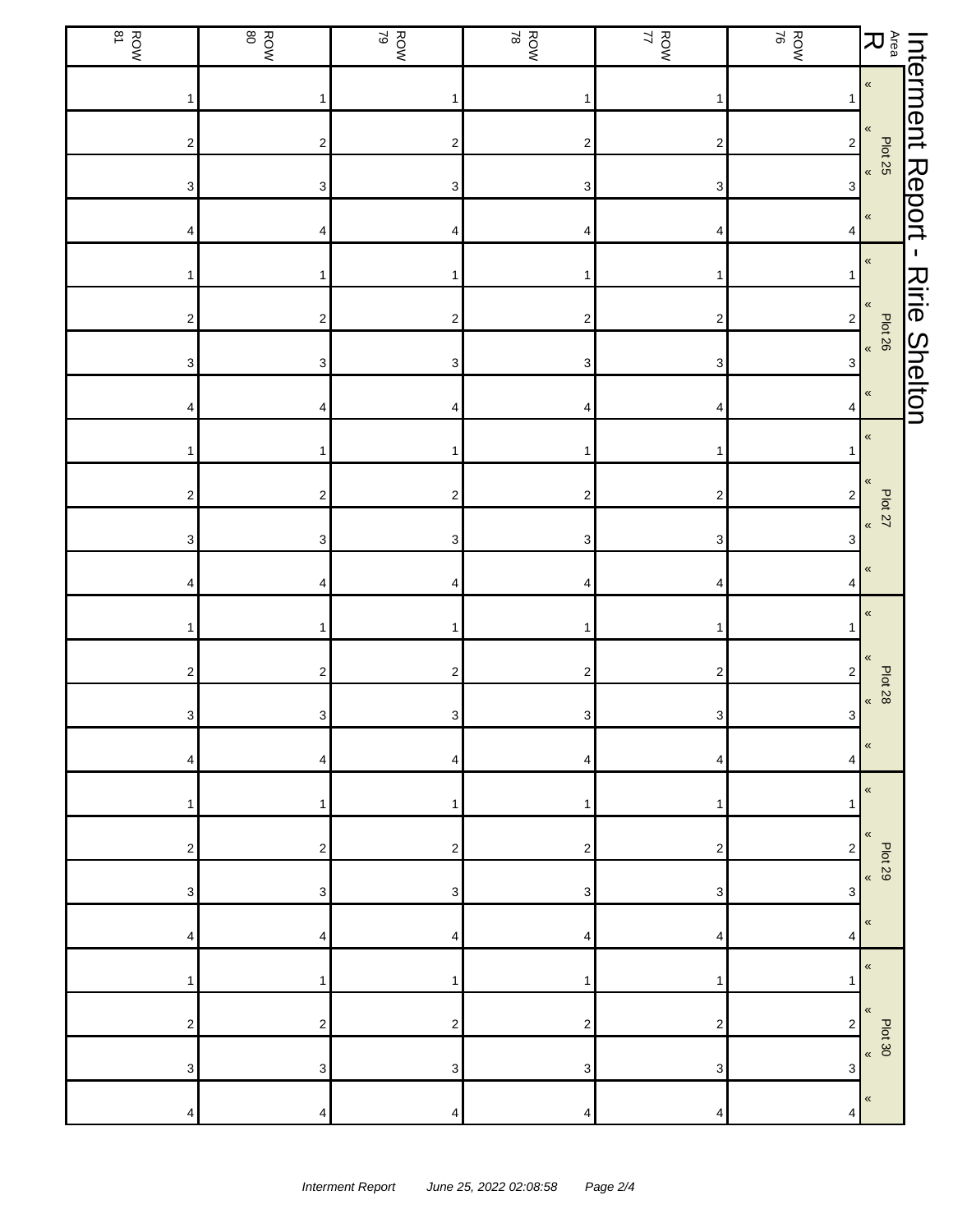| <b>ROW</b> | ROW<br>BO | ROW | ROW<br>84                 | $\frac{ROM}{83}$        | <b>ROW</b><br>82          |                                                                                                                                |
|------------|-----------|-----|---------------------------|-------------------------|---------------------------|--------------------------------------------------------------------------------------------------------------------------------|
|            |           |     | $\mathbf{1}$              | 1                       | 1                         |                                                                                                                                |
|            |           |     | $\mathbf{2}$              | $\overline{\mathbf{c}}$ | $\overline{\mathbf{c}}$   |                                                                                                                                |
|            |           |     | $\ensuremath{\mathsf{3}}$ | 3                       | $\ensuremath{\mathsf{3}}$ | Interment Report - Ririe Shelton<br>Area Pletta<br>R<br>R<br>R<br>R<br>R<br>R<br><br>R<br><br>R<br><br>Pleton<br>Plet Deptic D |
|            |           |     | 4                         | 4                       | 4                         |                                                                                                                                |
|            |           |     | $\mathbf{1}$              | 1                       | 1                         |                                                                                                                                |
|            |           |     | $\mathbf{2}$              | $\overline{\mathbf{c}}$ | $\mathbf 2$               |                                                                                                                                |
|            |           |     | $\mathbf{3}$              | 3                       | $\ensuremath{\mathsf{3}}$ |                                                                                                                                |
|            |           |     | $\overline{\mathbf{4}}$   | 4                       | $\overline{\mathbf{4}}$   |                                                                                                                                |
|            |           |     | $\mathbf{1}$              | 1                       | 1                         | $\langle$                                                                                                                      |
|            |           |     | $\mathbf{2}$              | $\overline{\mathbf{c}}$ | $\mathbf 2$               | $\pmb{\kappa}$<br>Plot 21                                                                                                      |
|            |           |     | $\mathbf{3}$              | 3                       | $\ensuremath{\mathsf{3}}$ | $\pmb{\kappa}$                                                                                                                 |
|            |           |     | $\overline{\mathbf{4}}$   | 4                       | 4                         | $\pmb{\ll}$                                                                                                                    |
|            |           |     | $\mathbf{1}$              | $\mathbf 1$             | 1                         | $\pmb{\kappa}$                                                                                                                 |
|            |           |     | $\mathbf{2}$              | $\overline{\mathbf{c}}$ | $\boldsymbol{2}$          | $\pmb{\ll}$<br>Plot 22                                                                                                         |
|            |           |     | $\mathbf{3}$              | $\mathbf{3}$            | $\mathbf{3}$              | $\pmb{\kappa}$                                                                                                                 |
|            |           |     | 4                         | 4                       | 4                         | $\pmb{\kappa}$                                                                                                                 |
|            |           |     | 1                         | 1                       | 1                         | $\pmb{\kappa}$                                                                                                                 |
|            |           |     | $\sqrt{2}$                | $\overline{\mathbf{c}}$ | $\overline{\mathbf{c}}$   | $\pmb{\ll}$<br><b>Plot 23</b>                                                                                                  |
|            |           |     | 3                         | 3                       | 3                         | $\pmb{\kappa}$                                                                                                                 |
|            |           |     | 4                         | 4                       | 4                         | $\pmb{\ll}$                                                                                                                    |
|            |           |     | 1                         | 1                       | 1                         | $\pmb{\kappa}$                                                                                                                 |
|            |           |     | $\sqrt{2}$                | $\boldsymbol{2}$        | $\boldsymbol{2}$          | $\pmb{\ll}$<br><b>Plot 24</b>                                                                                                  |
|            |           |     | $\ensuremath{\mathsf{3}}$ | 3                       | $\ensuremath{\mathsf{3}}$ | $\langle\!\langle$                                                                                                             |
|            |           |     | 4                         | 4                       | 4                         | $\pmb{\kappa}$                                                                                                                 |